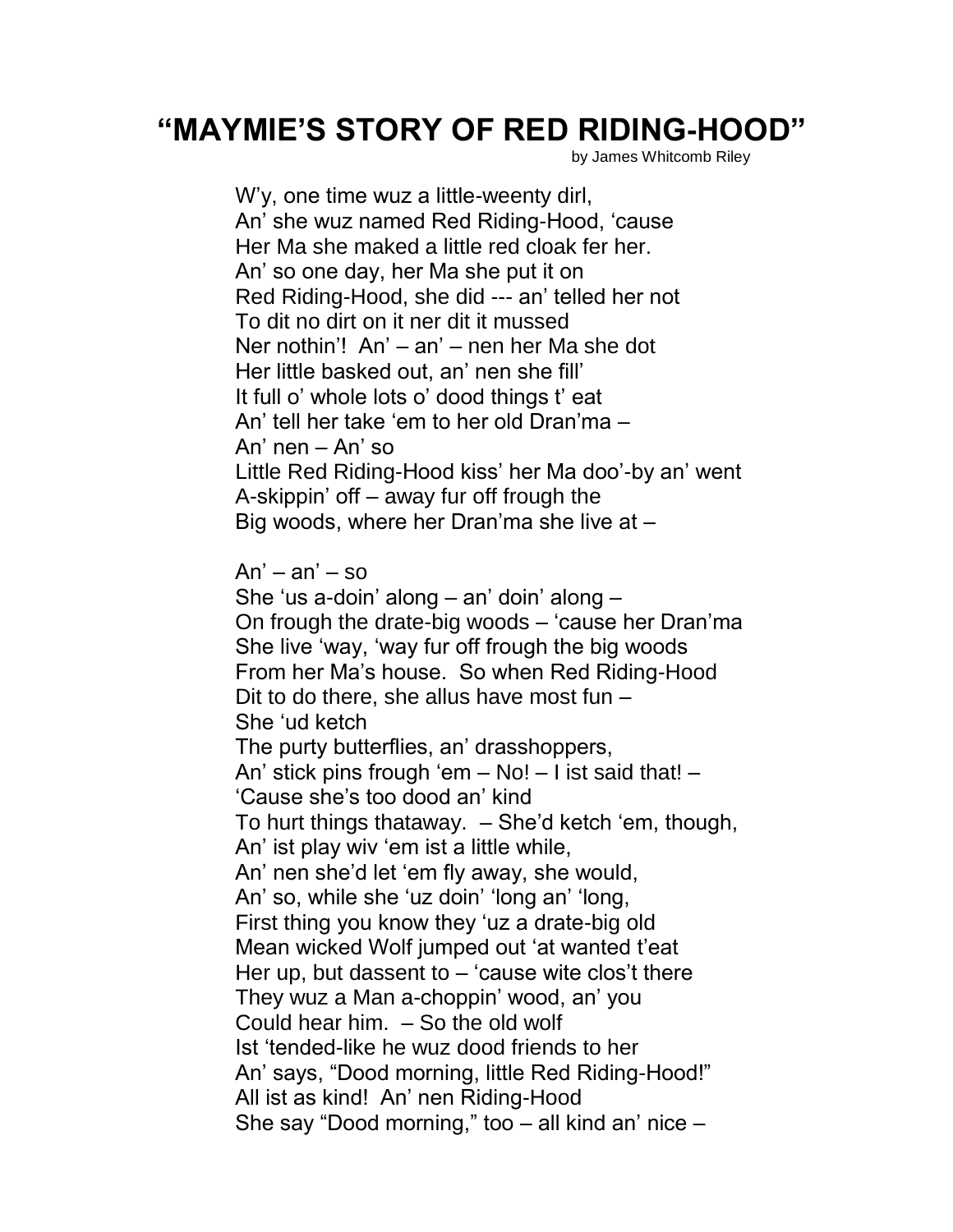Ist like her Ma she "teached" her. -- 'Cause she Don't know ut-tall 'at he's a wicked Wolf An' want to eat her up! Nen old Wolf smile An' say, so kind: "Where air you doin' at?" Nen little Red riding-Hood she say: "I'm doin' To my Dran'ma's, 'cause my Ma say I might." Nen, when she tell him that, the old Wolf he Ist turn an' light out frough the big thick woods. Where she can't see him any more. An' so She think he's went to his house – but he hain't, -- He's went to her Dran'ma's, to be there first – An' ketch her, ef she don't watch mighty sharp What she's about! An' nen when the old Wolf Dit to her Dran'ma's house, he's purty smart, -- An' so he 'tend like he's Red riding-Hood, An' knock at th' door. An' Riding-Hood's Dran'ma She's sick in bed an' can't come to th' door An' open it. So th' old Wolf knock' two times. An' nen Red Riding-Hood's Dran'ma she says, "Who's there?" she says. An' old Wolf 'tends like he's Little Red Riding-Hood, you know, an' make' His voice soun' ist like hers, an' says: "It's me, Dran'ma – an' I'm Red Riding-Hood an' I'm Ist come to see ;y ou." Nen her old Dran'ma She think it is little Red Riding-Hood, An' so she say: "Well, come in nen an' make You'self at home," she says, "'cause I'm down sick In bed, so's I can't Dit up an' let ye in." An' so th' old Wolf Ist march' in nen an' shet the door ad'in. An' drowl', he did, an' splunge' up on the bed An' et up old Miz Riding-Hood 'fore she Could put her specs on an' see who it wuz. – An' so she never knowed who et her up! An' nen the wicked Wolf he ist put on Her nightcap, an' all covered up in bed – Like he wuz her, you know. Nen, purty soon Here come along little Red Riding-Hood, An' she knock' at the door. An' old Wolf 'tend Like he's her Dran'ma; an' he say, "Who's there?" Little Red riding-Hood she say: "It's me,